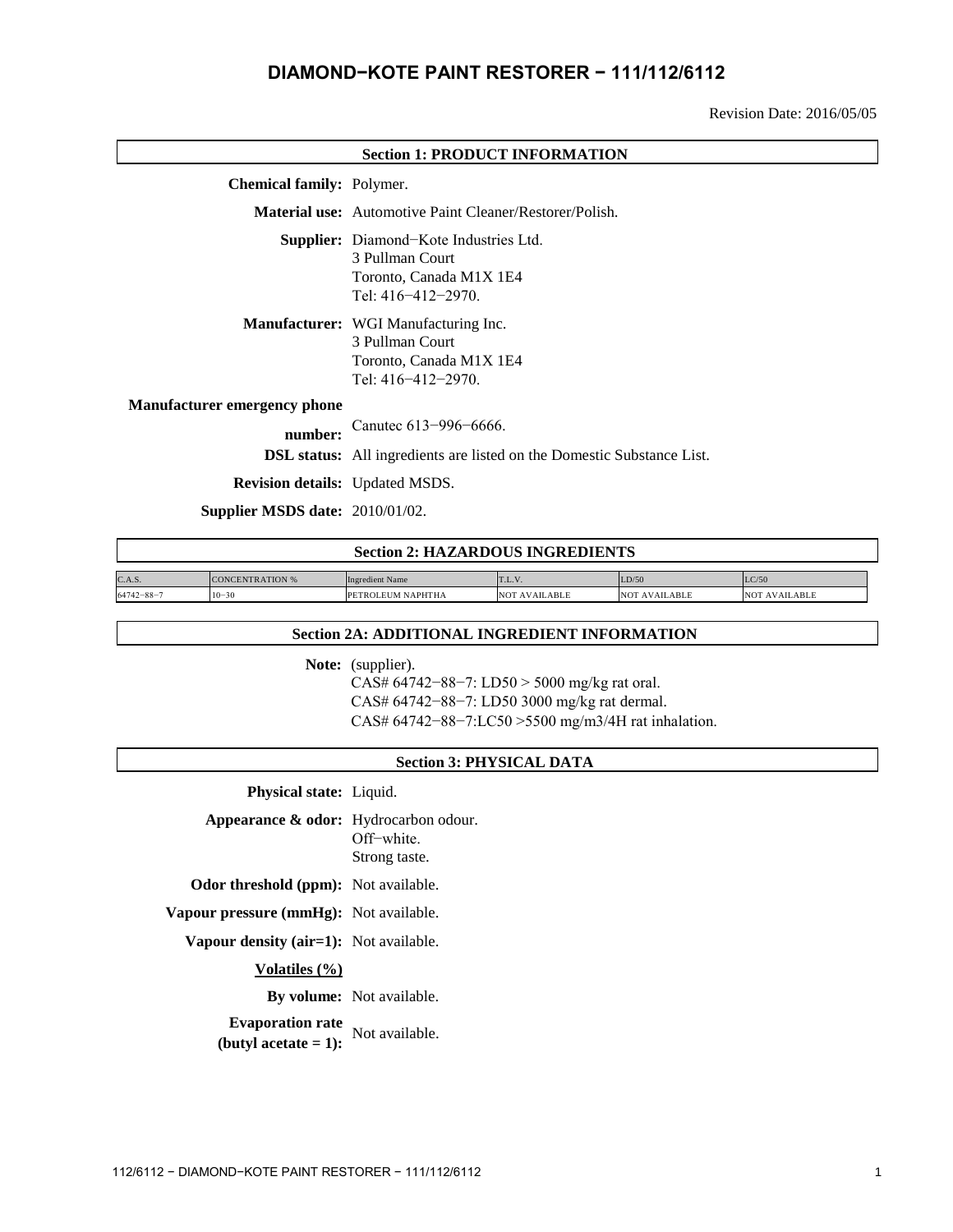**Boiling point (°C):** 100°C **Freezing point (°C):** Not available. **pH:** 7.0−9.0 **Specific gravity @ 20 °C:** (water = 1). 0.98 **Solubility in water (%):** Partially soluble. May be dispersed in cold water, hot water. **Coefficient of water\oil dist.:** Not available.

#### **Section 4: FIRE & EXPLOSION DATA**

|                                                                   | Flammability: Not flammable.                                                                                                       |
|-------------------------------------------------------------------|------------------------------------------------------------------------------------------------------------------------------------|
|                                                                   | <b>Conditions of flammability:</b> In contact with incompatible substances.<br>May become combustible through partial evaporation. |
|                                                                   | <b>Extinguishing media:</b> Carbon dioxide, dry chemical, foam.<br>Water spray.<br>Do not use water jet.                           |
|                                                                   | Special procedures: Self-contained breathing apparatus required.<br>Firefighters should wear the usual protective gear.            |
| Auto-ignition temperature $(C)$ : Not available.                  |                                                                                                                                    |
| <b>Flash point</b> ( $^{\circ}$ C), <b>method:</b> Not available. |                                                                                                                                    |
| <b>limit</b> (% vol): $1\%$                                       | Lower flammability (petroleum distillates).                                                                                        |
| limit (% vol): $5%$                                               | <b>Upper flammability</b> (petroleum distillates).                                                                                 |
| <b>Explosion Data</b>                                             |                                                                                                                                    |
| Sensitivity to static discharge: Not available.                   |                                                                                                                                    |
| <b>Sensitivity to mechanical impact:</b> Not available.           |                                                                                                                                    |
| Hazardous combustion products: None known.                        |                                                                                                                                    |
| <b>Explosive power:</b> Not available.                            |                                                                                                                                    |

### **Section 5: REACTIVITY DATA**

**Chemical stability:** Stable under normal conditions.

**Conditions of instability:** None known.

**Hazardous polymerization:** Not available.

**Incompatible substances:** Acids

Reducing agents. Organic materials. Alkalies. Oxidizable materials.

**Hazardous decomposition**

**products:** See hazardous combustion products.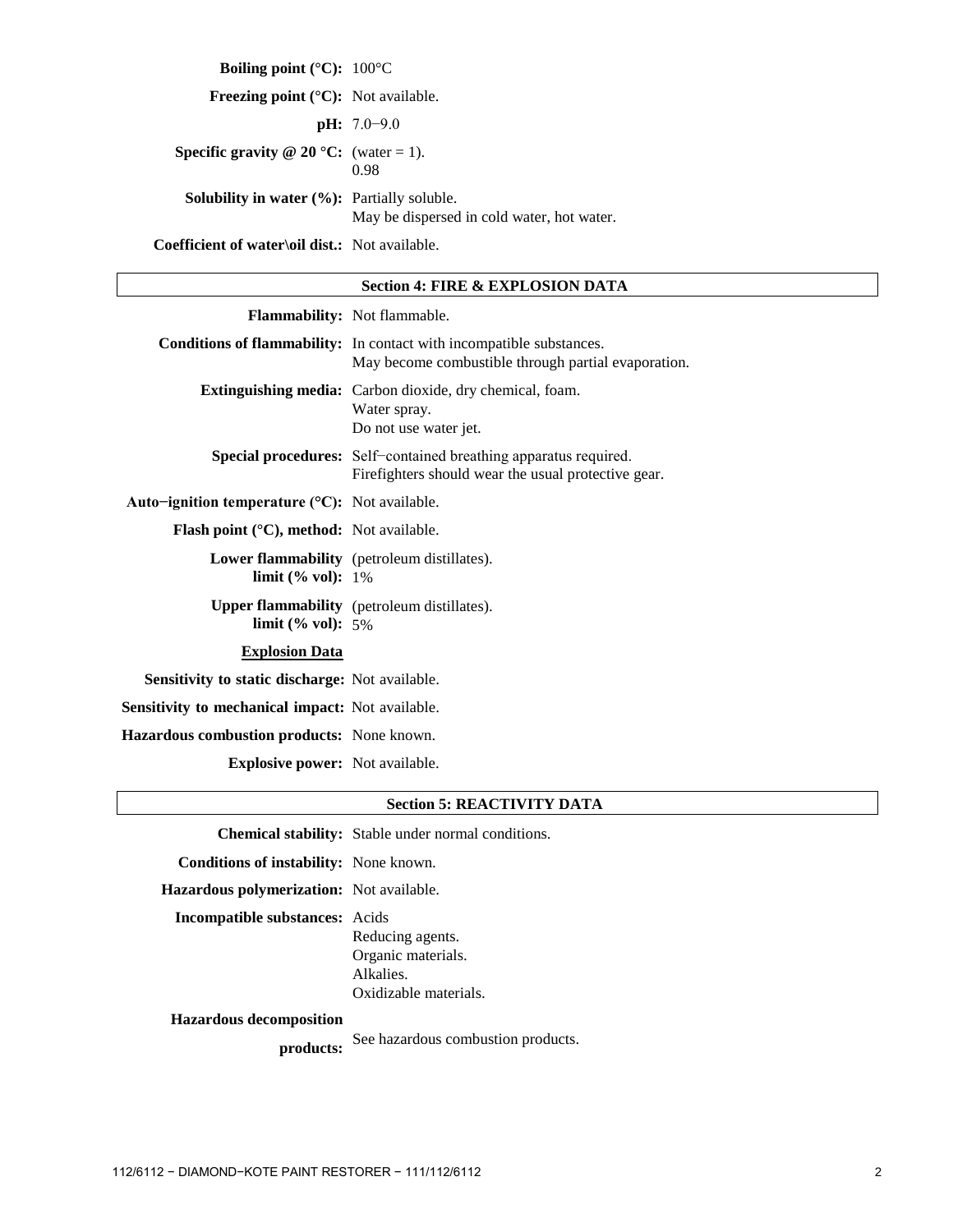#### **Section 6: TOXICOLOGICAL PROPERTIES**

|                                                 | <b>Route of entry:</b> Skin contact, eye contact, ingestion.                                         |
|-------------------------------------------------|------------------------------------------------------------------------------------------------------|
| <b>Effects of acute exposure</b>                |                                                                                                      |
| Eye contact: Irritant.                          |                                                                                                      |
| <b>Skin contact:</b> Irritant.                  | May be absorbed through the skin.                                                                    |
|                                                 | <b>Inhalation:</b> May cause headache and nausea.<br>May cause weakness.                             |
|                                                 | <b>Ingestion:</b> May be harmful if swallowed.                                                       |
| <b>Effects of chronic exposure:</b> None known. |                                                                                                      |
|                                                 | <b>LD50 of product, species &amp; route:</b> Not available for mixture, see the ingredients section. |
|                                                 | <b>LC50 of product, species &amp; route:</b> Not available for mixture, see the ingredients section. |
|                                                 | <b>Exposure limit of material:</b> Not available for mixture, see the ingredients section.           |
| <b>Sensitization to product:</b> Not available. |                                                                                                      |
| Carcinogenic effects: Not available.            |                                                                                                      |
| <b>Reproductive effects:</b> Not available.     |                                                                                                      |
| <b>Teratogenicity:</b> Not available.           |                                                                                                      |
| <b>Mutagenicity:</b> Not available.             |                                                                                                      |
| <b>Synergistic materials:</b> Not available.    |                                                                                                      |

#### **Section 7: PREVENTATIVE MEASURES**

## **Precautionary Measures**

**Gloves/Type:**



Wear appropriate gloves.

**Respiratory/Type:**



NIOSH approved respirator, if necessary.

**Eye/Type:**

Splash proof goggles.

**Footwear/Type:** Safety shoes per local regulations.

**Clothing/Type:** Wear adequate protective clothes.

| <b>Other/Type:</b> Eye wash facility should be in close proximity. |
|--------------------------------------------------------------------|
| Emergency shower should be in close proximity.                     |

### **Ventilation requirements:** Adequate ventilation.

**Leak/Spill:** Absorb with inert material. Wear appropriate protective equipment. Transfer to an approved container for disposal. Caution: floor may be slippery. Clean up residue with solvent.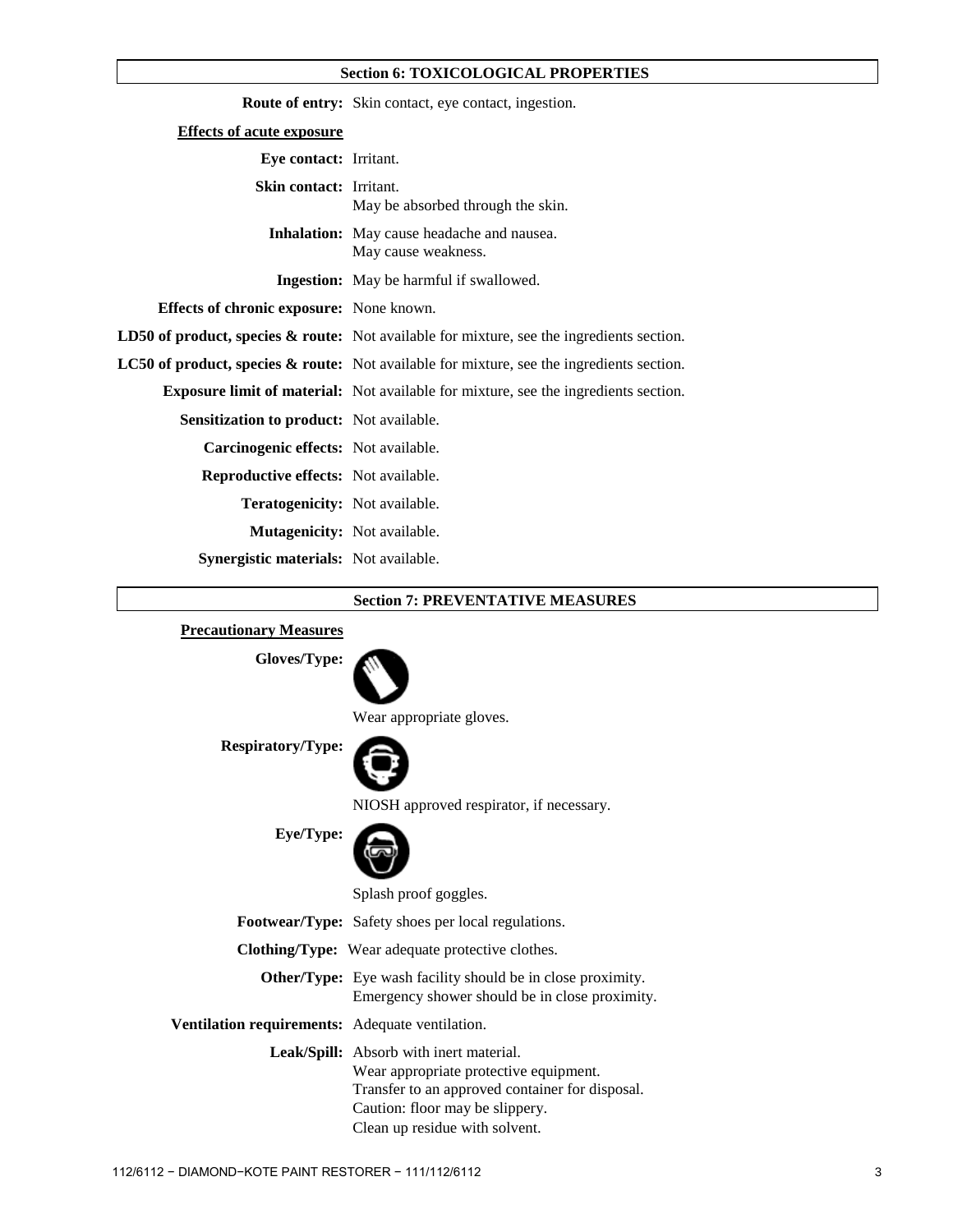| <b>Waste disposal:</b> In accordance with municipal, provincial and federal regulations. |  |
|------------------------------------------------------------------------------------------|--|
| <b>Handling procedures and</b> Avoid breathing vapors/mists.                             |  |
| <b>equipment:</b> Use adequate ventilation.                                              |  |
| Wear personal protective equipment appropriate to task.                                  |  |
| Wash thoroughly after handling.                                                          |  |
| Refer to container labels.                                                               |  |
| Avoid contact with skin, eyes and clothing.                                              |  |
| Launder contaminated clothing prior to reuse.                                            |  |
| Do not ingest.                                                                           |  |
| Caution: Floor may be slippery.                                                          |  |
| <b>Storage requirements:</b> Keep containers tightly closed.                             |  |
| Keep away from heat, and ignition sources.                                               |  |
| Store in a cool, dry and well ventilated area.                                           |  |
|                                                                                          |  |
| <b>Section 8: FIRST AID MEASURES</b>                                                     |  |
|                                                                                          |  |

| <b>Skin contact:</b> Remove contaminated clothing.<br>Wash thoroughly with soap and water.<br>Cover irritated skin with emollient.<br>Seek medical attention if irritation persists.                                                                                                                                                                  |
|-------------------------------------------------------------------------------------------------------------------------------------------------------------------------------------------------------------------------------------------------------------------------------------------------------------------------------------------------------|
| Eye contact: Immediately flush eyes with large amounts of water for at least 15 minutes, lifting<br>upper and lower lids. Get prompt medical attention.<br>Check for and remove contact lenses.                                                                                                                                                       |
| <b>Inhalation:</b> Remove victim to fresh air.<br>Keep person warm and at rest.<br>Loosen tight clothing around the person's neck and waist.<br>If irritation occurs, consult a physician.                                                                                                                                                            |
| Ingestion: Do not induce vomiting, seek medical attention.<br>Dilute with large quantities of water or milk: induce vomiting only if victim is<br>conscious and alert, keep warm, and quiet. Get immediate medical attention.<br>Never give anything by mouth to an unconscious person.<br>Loosen tight clothing such as a collar, tie, or waistband. |
| <b>Additional information:</b> The above information is believed to be correct but does not purport to be all<br>inclusive and shall be used only as a guide. This company shall not be held liable<br>for any inaccuracies.                                                                                                                          |

## **Section 9: ADDITIONAL INFORMATION**

**TDG classification:** Not regulated.

**WHMIS classification:**

D2B



## **HMIS**

- **Health Hazard:** 1
- **Flammability:** 0
- **Physical hazard:** 0